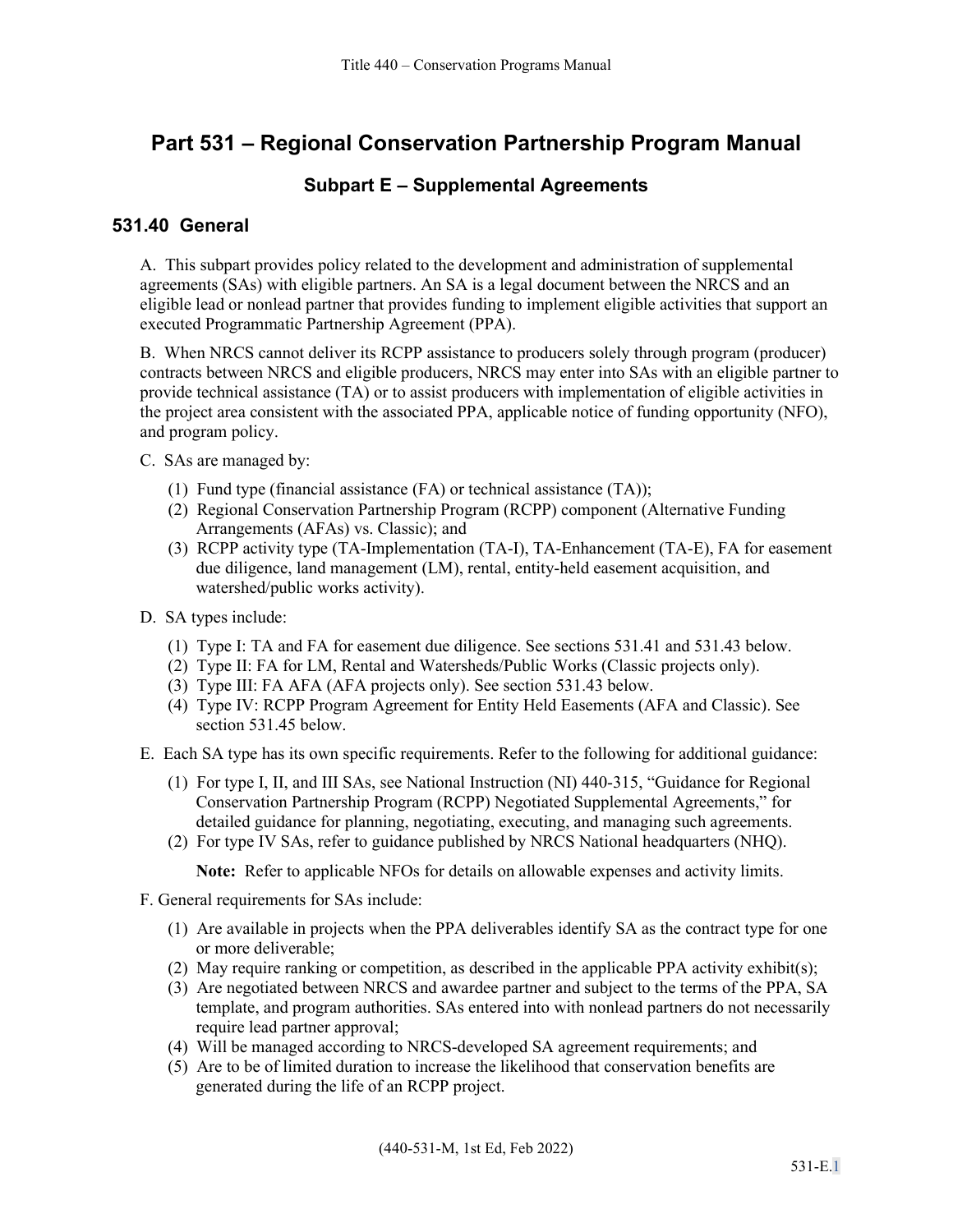G. The PPA between NRCS and a lead partner will establish the general terms and conditions of any SAs that NRCS may enter into with lead or nonlead partners. An SA must be consistent with the overarching PPA it supports.

H. When NRCS enters into an SA with an eligible partner, they are referred to as the SA awardee partner. Awardee partners may include lead partner, collaborating (non-lead) partners with specified roles in a PPA, or other eligible partner entities willing and able to support eligible project activities.

**Note:** The number of SAs will vary by project. There is no limit on how many SAs a PPA can support, and some PPAs may not have any SAs.

I. NRCS funding provided through an SA must support RCPP-funded FA applications or contracts or, in the case of TA-E, eligible project costs per applicable NFO.

J. The PPA establishes budget amounts for TA-I, TA-E, and FA activities, and SAs can be used to obligate none, some, or all of the funding associated with these activities. At the time an SA is initiated in the NRCS Programs Portal, the PPA budget limits new obligations to unobligated funds remaining within the RCPP fund, activity, and contract type.

K. RCPP funds for SAs are managed at the State level. RCPP allocations are distributed by State, project, and by fund type to States as identified in PPA table of deliverables. NRCS allowance holders are responsible for SA negotiations associated with their State's allocations. See subpart I, "Allocating and Managing Funds," of this manual for additional guidance.

**Note:** SA awards are not guaranteed by PPA negotiation or execution. Each SA will be negotiated and approved only if NRCS determines that the need for an SA is defensible based on agency assessment of applicable factors, including but not limited to, program authorities and policies, project scope and needs, available funding, partner qualifications, and defensibility of proposed payment methodologies.

**Note:** SA obligations are typically scheduled in the PPA to support known need for eligible activities. For instance, it may be practical when a partner has a detailed project management plan covering the term of a PPA, to negotiate an SA for all TA-E in a project in the same year the PPA is negotiated. However, this would not be the case for TA-I where until producer interest is known, TA-I needs are unknown.

## **531.41 SA Deliverables: Fund and Activity Types**

A. Technical Assistance.—RCPP partner TA is managed as either TA-I or TA-E. Eligible TA tasks in each type are identified in the applicable NFO and summarized below:

(1) TA-I

(i) Activity types for TA-I include:

• RTIx-0001 – Pre-Application Activity

**Examples:** Assisting interested producers in establishing eligibility, completing required forms, or project specific work related to development of ranking tools.

**Note:** Excludes project area "inventories," outreach, and education which are TA-E or partner contribution tasks.

• RTIx-0002 – Planning on FA Applications or Contracts

**Examples:** Resource inventories or other planning activities which would be NRCS responsibilities in covered programs (this includes site-specific work to support ranking evaluation or conservation planning). SA technical requirements must detail work product requirements and fulfill or support NRCS activity standards.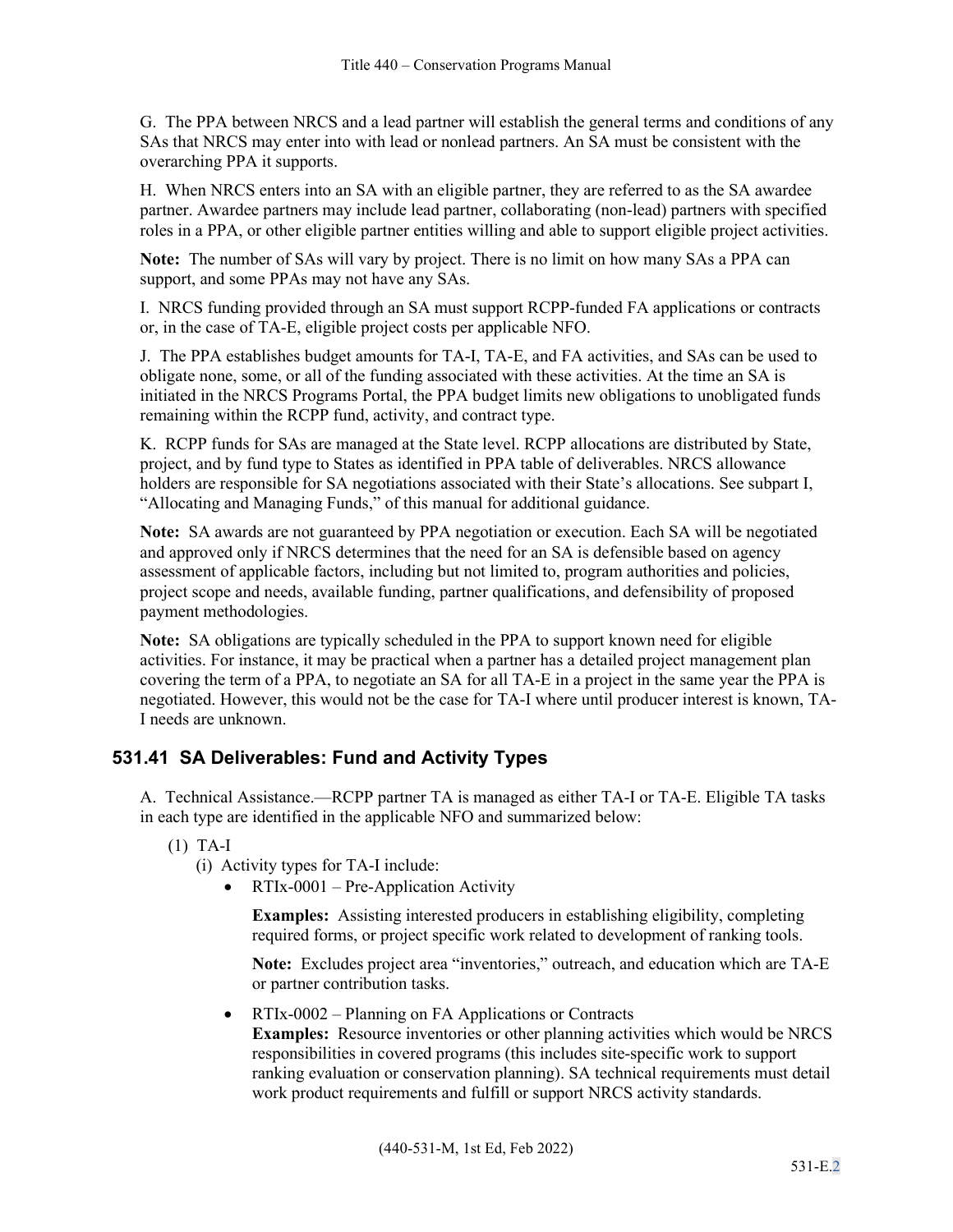• RTIx-0003 – Design on FA Applications or Contracts

**Examples:** Engineering or management practice designs to support funded activity management. SA technical requirements must have specific detailed work product requirements and support FA implementation per NRCS practice standards.

• RTIx-0004 – Installation (TA) on FA Applications or Contracts

**Examples:** Assistance to producer or partner during contract implementation as typically required of NRCS to ensure FA is implemented per contract terms.

• RTIx-0005 – Checkout on FA Applications or Contracts

**Examples:** Review of records, final measurements and inspections, preparations of as-builts, practice certifications, and other documents.

**Note**: Practice certification and checkout requires appropriate job approval authority which may require more substantial NRCS staff involvement than other TA-I activities.

• RTIx-0006 – Atypical Post-Application (TA) Services

**Examples:** Classic TA awarded to a partner to fulfill NRCS post-closing monitoring responsibilities on U.S. held easements.

• RTIx-0007 – Eligible Third-Party (TA) Contract Management

**Example:** Awardee partner time associated with managing subcontractor contracts to provide services eligible under one of the TA-I activities above.

**Note:** This is contract management time only, not a vehicle for lumping contracting costs.

- (ii) TA-I may be budgeted only to support eligible RCPP FA activities in a PPA, consistent with the PPA budget.
- (iii) NRCS may only proceed with partner TA-I SA awards when available TA in the PPA budget supports it, and the partner has demonstrated the capability to utilize TA-I as necessary to deliver RCPP funded FA.
- Partners do not need to be registered technical service providers. However, they must deliver quality technical assistance to support FA delivery consistent with NRCS requirements, including NRCS planning procedures and practice standards, or NRCS approved alternatives.
- (2) TA-E
	- (i) TA-E is available for partner-led activities directly related to management and enhancement of an approved RCPP project, subject to programmatic requirements, including but not limited to, limits described in the NFO, PPA, and guidance in this subpart.
	- (ii) TA-E funds are only available to partners.
	- (iii) When NRCS determines that TA-I allocation exceeds project needs and the allocation did not include maximum TA-E funding established in the NFO, neither a waiver nor a new allocation is required to support conversion of TA-I to TA-E if the total TA-E does not exceed the TA-E cap set in the applicable NFO.
	- (iv) Eligible TA-E tasks are more variable than TA-I tasks. States and partners should select the most applicable TA-E activities descriptions during PPA and SAs negotiations. Refer to the NFO for TA-E examples.
	- (v) Activity types for TA-E include—
		- RTEx-0001 Project Management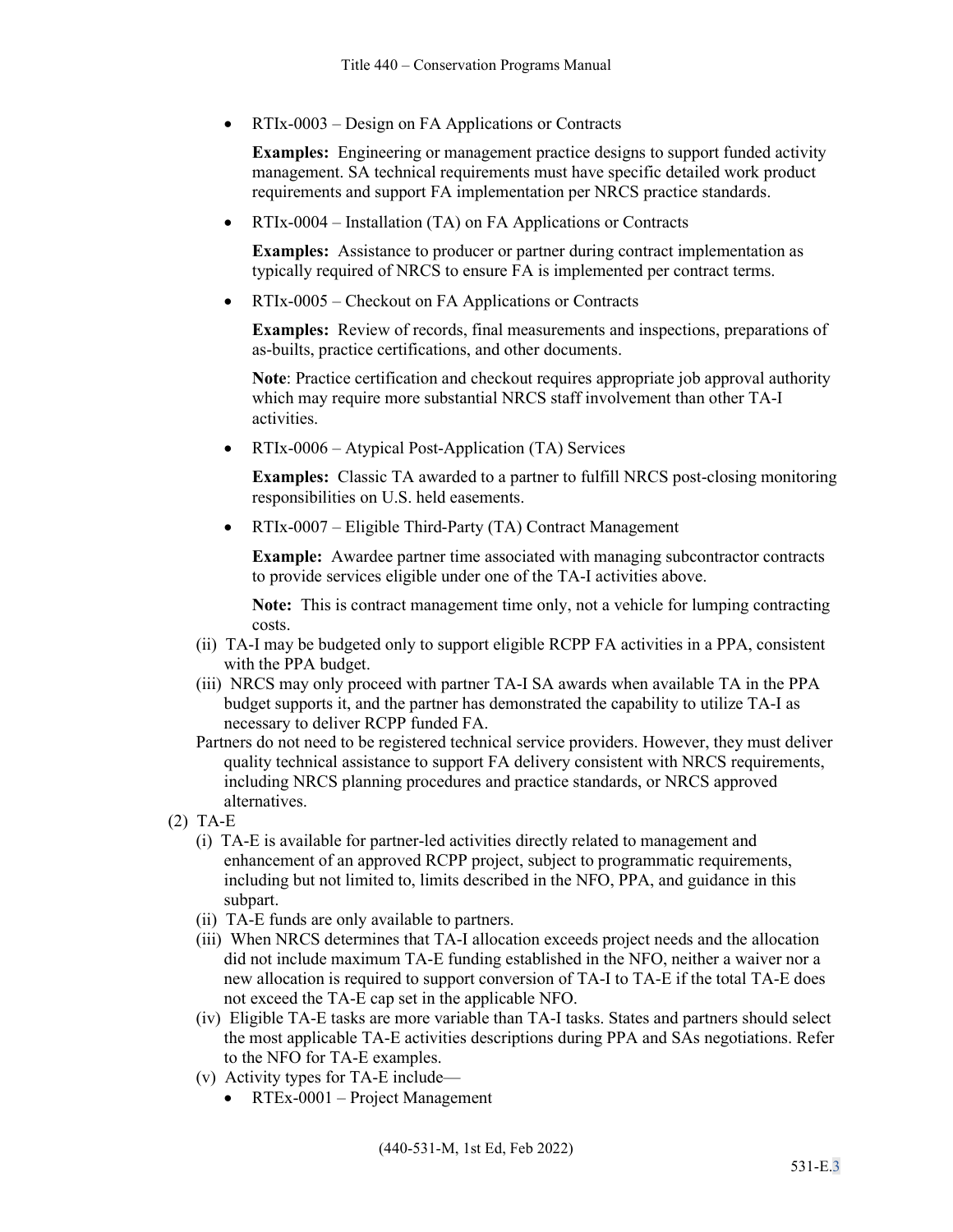- RTEx-0002 Communications and Coordination
- RTEx-0003 Outreach and Education
- RTEx-0004 Outcome Assessment
- RTEx-0005 Conservation Innovation
- RTEx-0006 Other Eligible Purposes

**Note:** RCPP TA-I and TA-E deliverables are contracted and reported by TA activity type.

**Note:** NRCS retains authority for ensuring that negotiated TA-I and TA-E tasks are categorized into the most applicable TA practice, scenario, and Budget Object Code category as applicable.

B. Financial Assistance.—NRCS may provide FA funds under an SA based on eligibility, evaluation, and selection criteria developed by NRCS if the SA is:

- (1) To provide the Federal share of easement value to facilitate the conveyance of an easement to an eligible entity by an eligible producer;
- (2) To implement an eligible activity that is available under 7 CFR Part 622, except for the Watershed Rehabilitation Program set forth in 16 U.S.C. Section 1012 (Type II); or
- (3) Other situations when a program contract requires the integration of an SA to facilitate the implementation of an eligible activity, as determined by NRCS (Type I–III).
- C. Valuation Methods and Technical Requirements

SA valuation methods and technical requirements must be carefully negotiated and documented during SA development as applicable. See NI 440-315 and NI 440-316 "Guidance for Regional Conservation Partnership Program (RCPP) Programmatic Partnership Agreements," for additional guidance.

### **531.42 SA Negotiation, Development, and Management**

A. State conservationists (STCs) are responsible for managing SAs. STCs may delegate SA management responsibilities to NRCS staff. Delegations must be in writing and specify which responsibilities are being delegated. See NI 440-315 for additional guidance on roles for managing SAs, and subpart U, exhibit 531.203E, "RCPP PPA and SA Delegation of Authority Worksheet," of this manual for optional worksheet to document delegations.

B. Agreement Negotiation

- (1) Type I-III SAs are negotiated form-based agreements. See NI 440-315 for additional guidance on SA forms and negotiating SAs.
- (2) In addition to the SA itself, each negotiated SA includes the following attachments:
	- (i) Attachment 1, Deliverables (NRCS-CPA-1273-SA[type]-A1)
	- (ii) Attachment 2, Payment Eligibility (NRCS-CPA-1273-SA[type]-A2)
	- (iii) Attachment 3, Confidentiality (NRCS-CPA-1273-SA[type]-A3)
	- (iv) Attachment 4, General Terms and Conditions (NRCS-CPA-1273-SA[type]-A4)
	- (v) Attachment 5, Practices and Specifications (NRCS-CPA-1273-SA[type]-A5)
- (3) SA template forms and attachments are available on the RCPP Coordinator SharePoint site. Official signed copies of these forms are generated upon conclusion of SA negotiations by the NRCS Programs Portal:
	- (i) RCPP Coordinator SharePoint: [https://usdagcc.sharepoint.com/sites/nrcs\\_programs/SharePoint/RCPP/Coordinator\\_Reso](https://usdagcc.sharepoint.com/sites/nrcs_programs/SharePoint/RCPP/Coordinator_Resources) [urces](https://usdagcc.sharepoint.com/sites/nrcs_programs/SharePoint/RCPP/Coordinator_Resources)
	- (ii) NRCS Program Portal: https://nrcs-sites.secure.force.com/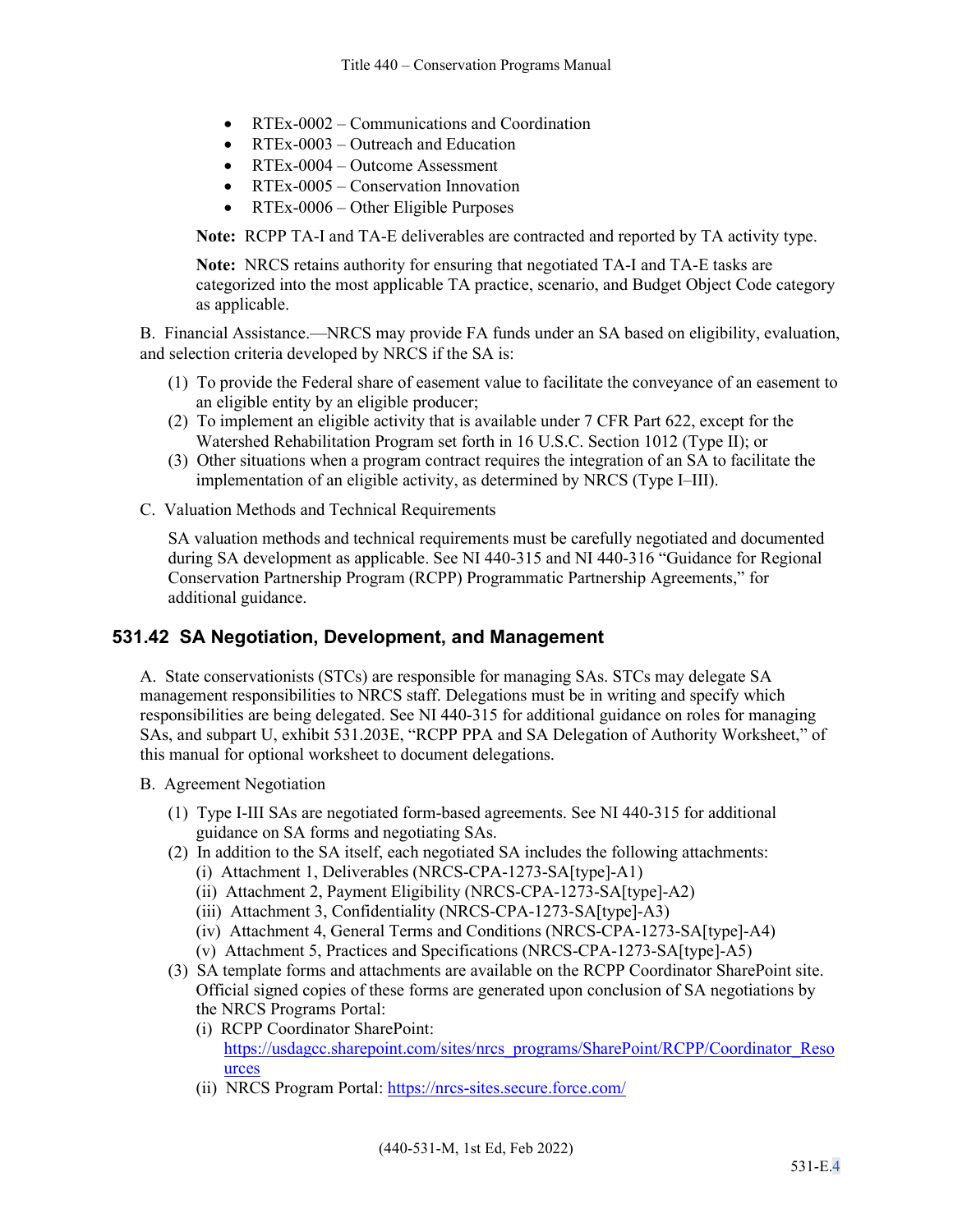- C. Agreement Development
	- (1) Term of an SA must not exceed the term of the associated PPA unless NRCS determines that the duration of the SA should extend beyond the duration of the PPA to ensure appropriate assistance to participating producers or completion of an eligible activity.
	- (2) Specific expectations for Type I-III SAs will be negotiated based on available funding, project needs, partner qualifications, unit costs, etc.
	- (3) Easements and watershed/public works activity SAs may include "match" or "cost sharing" requirements similar to those required in related covered program awards. If an SA has specific match requirements, the match from other programs or projects may not be counted toward meeting the SA match requirements and must come from non-Federal sources unless otherwise stated in this manual, regulation, or statute. The following applies:
		- (i) Cost-share requirements are included in SA templates and must be documented per SA requirements to support payments.
		- (ii) All required cost-share or matching ratio must be met by the end of the SA agreement period of performance. Some SA types may have additional timing requirements.
	- (4) NRCS will incorporate the following into each SA:
		- (i) The procedures required in the event of a determination that the lead partner or nonlead partner is not in compliance with the terms and conditions of the SA;
		- (ii) The consequences for failure to remedy noncompliance, including termination of the SA, requirement to repay any payments received and any interest thereon, forfeiture of any future payments, and applicability of liquidated damages;
		- (iii) The impacts of termination of the SA upon the PPA or any associated program contract;
		- (iv) The availability, if any, of administrative review of NRCS determinations under 7 CFR 1464.40; and
		- (v) Other terms and conditions NRCS determines necessary to ensure the effective delivery of program resources to producers.
	- (5) Financial and performance reporting responsibilities

SAs may include reporting requirements as stipulated in the individual SA templates. When required, failure to submit reports may result in suspension or termination of the SA. NRCS may withhold payments if the partner is delinquent in submitting required reports. See SA templates and subpart J, "Payments," of this manual for additional guidance.

(6) Payment requirements are included in each SA. As a condition of negotiated SAs, NRCS and a partner negotiate valuation methods and technical requirements for payment based on the agreement deliverables and activities. Specific requirements must be agreed to by NRCS and the partner prior to execution of any SA. Further, these requirements must be fully satisfied to support SA payments.

**Example:** If the SA includes enhancement TA deliverables, such as producer outreach activities, the partner may be required to submit timesheets detailing the actual eligible costs incurred by the partner before NRCS makes payment.

- D. Agreement Management
	- (1) NRCS or the partner may request an amendment to an SA. In an amendment, the parties, through mutual written agreement subject to NRCS approval, may reschedule delayed items, change the extent, unit cost, valuation methods of deliverables, or amend other negotiated aspects of deliverables.
	- (2) NRCS will only approve SA amendments if the changes are consistent with the applicable NFO, project proposal, executed PPA, and RCPP requirements.
		- (i) Different rules apply to amendments of an SA awarded noncompetitively by NRCS to support PPA implementation rather than an SA awarded based upon competition.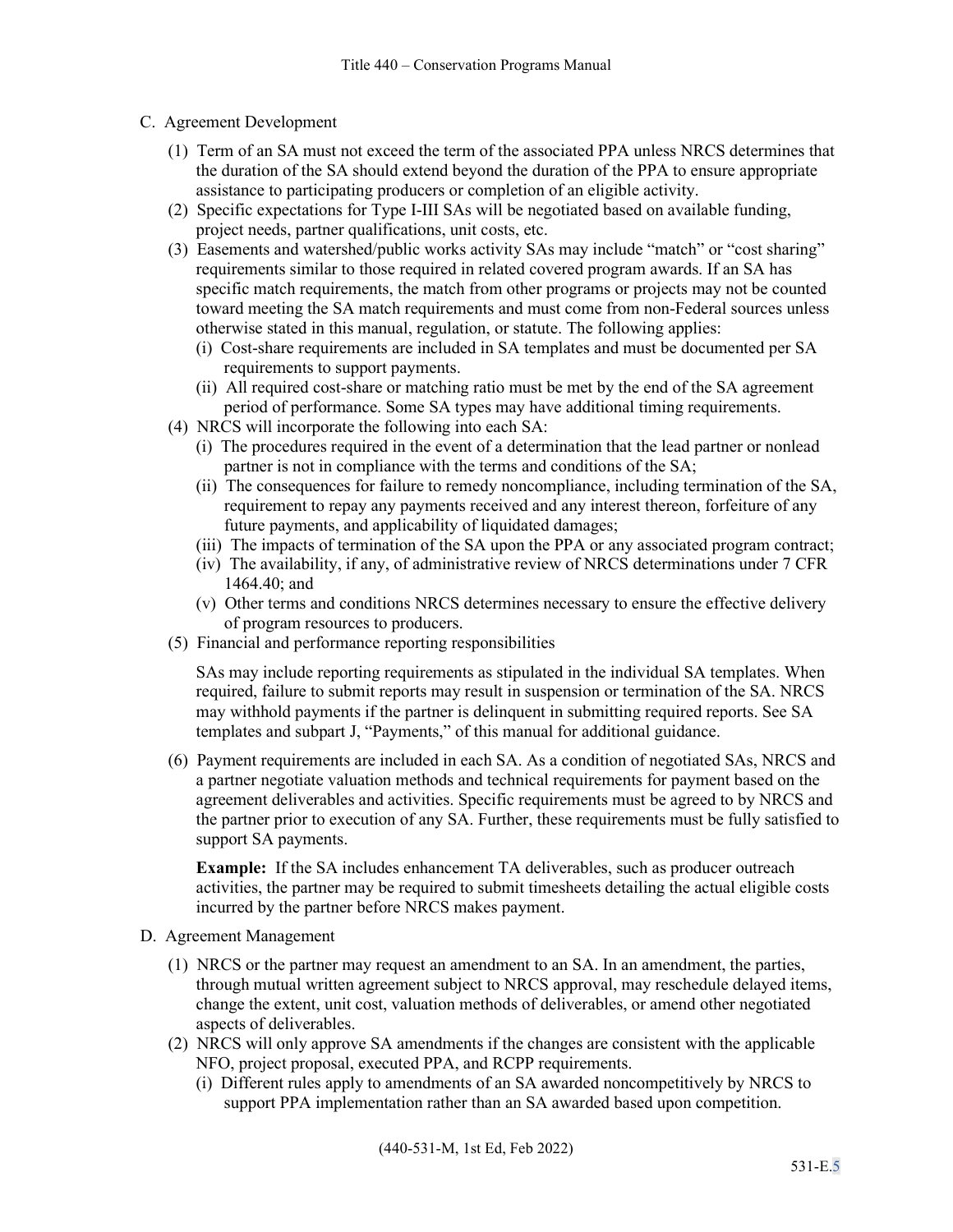- (ii) Noncompetitively awarded SAs may be amended to further any eligible purpose in the project, subject to PPA terms, deliverables, and budget.
- (iii) Competitively awarded SAs (e.g., Type II SA for LM activities ranked in the Conservation Assessment Ranking Tool) must be managed to ensure that original rankings and scope of the award are maintained.
- (3) RCPP partners must maintain and provide NRCS documentation for work completed and partner costs incurred per the terms of the applicable SA. SA payment eligibility requires compliance with negotiated technical requirements and valuation methods. If these requirements are not met, payment will not be made and NRCS may require partners to take remedial action. If partners are unable to satisfy NRCS's requirements, the PPA or SA may be terminated and NRCS may seek cost recovery of all or part of any payments previously made and assess liquidated damages.

RCPP funds may not be used to reimburse partners for any partner administrative costs, and payments shall be denied if partner's SA payment documentation does not clearly exclude all partner administrative costs. See section 531.86 of this manual for additional guidance related to limitations on administrative costs.

- (4) Environmental Review Requirements
	- (i) All required national, State, and local permits must be acquired prior to initiation of project activities, if applicable. The PPA and SA must document how these requirements will be met by the partner and communicated to NRCS before or during SA implementation.

**Note:** NRCS and applicants should consider tasks and requirements associated with obtaining necessary permits when establishing an SA scope and timeline.

- (ii) Partner may not commence, and NRCS must not provide RCPP funding for any SA deliverable until the environmental review requirements demonstrating how compliance with National Environmental Policy Act (NEPA) and other Federal, State, and local laws and regulations will be met. NRCS may not approve, or may withdraw, funding for SA or specific deliverables if the agency determines it may result in unacceptable adverse environmental impacts.
- (iii) Once a PPA is executed, RCPP requires site-specific environmental evaluations (EEs) during the planning phase of each individual FA producer contract or SA to ensure compliance with NEPA, other Federal, State, and local laws and regulations, and NRCS policy. If the EE concludes that available categorical exclusions do not cover proposed actions, NRCS conservation planning processes or conservation practice standards are to be supplemented or replaced with innovative measures. In addition, when watershed/public works activities are included in an RCPP proposal, an environmental assessment and/or environmental impact statement may be required as a condition of obligation and payment within any associated SA.
- (5) Cancelation and Termination
	- (i) The awardee partner of an SA may request that NRCS cancel the SA, provided the request is in writing, and includes the reasons for cancelation.
	- (ii) NRCS may cancel an SA if:
		- Justified by the reasons provided by the awardee partner;
		- The cancelation may be justified for circumstances beyond the awardee partner's control which prevent completion of one or more provisions of the PPA, such as a natural disaster or other circumstance in which NRCS may determine that cancelation is in the public interest.
	- (iii) NRCS may terminate an SA if: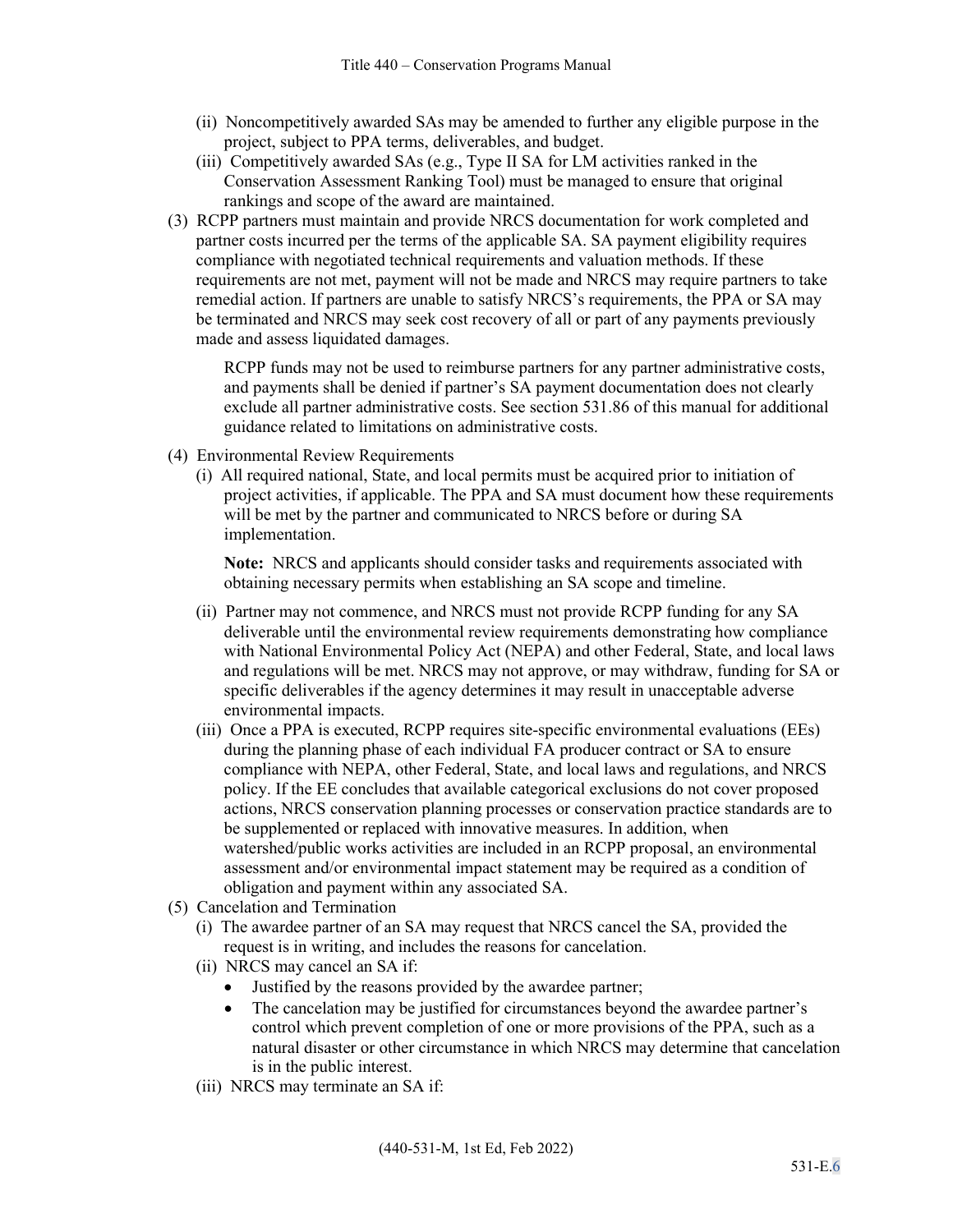- NRCS determines that an amendment of the SA agreement is necessary to comply with applicable law and the awardee partner does not concur with such amendment; or
- The awardee partner fails to correct noncompliance with the terms of the SA.
- (iv) If the SA includes cost-sharing or match requirements and the awardee partner becomes aware that they may be unable to provide the cost-sharing amount identified in the agreement, they must immediately notify the NRCS. The SA will require amendment or termination if the deficiency cannot be resolved.
- (v) If an SA is canceled or terminated, the awardee partner forfeits all rights to any remaining TA or FA under the PPA, unless work was completed prior to cancelation or termination, or otherwise determined by the NRCS to be within the terms of the PPA and SA.
- (vi) Cancelation or termination of an SA will not affect the validity of the PPA, any other SA, or program contracts entered into with a producer under the PPA, unless NRCS determines that cancelation or termination of the SA negates the validity of the PPA or compromises the agency ability to deliver FA under the PPA.
- (vii) If NRCS terminates an SA due to noncompliance with its terms or conditions, NRCS may seek cost recovery of all or part of any payments previously made and assess liquidated damages.

## **531.43 SA for Alternative Funding Arrangements (Type I or Type III)**

A. NRCS will implement AFAs through SAs.

- (1) AFA projects typically require SAs with the lead partner.
- (2) If an AFA requires an SA award to a nonlead partner, consult NHQ for additional guidance.

B. The awardee partner will implement eligible activities per SA deliverables and make requests for reimbursement to NRCS. SA payment methods only relate to RCPP FA payments.

C. AFA SAs function like Classic SAs. However, in AFA projects SA and PPA terms are more closely associated than in RCPP Classic projects. Lead partner failure to meet PPA implementation requirements may result in cancelation or termination of the SA. See section 531.42 above, and subpart D, section 531.32 of this manual for additional guidance on cancelation or termination.

## **531.44 SA for Watersheds/Public Works (Type II-III)**

A. Through the watershed/public works component of RCPP, eligible partners may receive FA awards to support implementation of structural works of improvement to address watershed-scale issues on eligible land, similar to projects currently carried out under Public Law 83-566.

B. FA for works of improvement will be awarded through an SA. Under the SA, unlike for other types of RCPP activities, the eligible partners lead the planning, design, and installation of works of improvement.

C. NRCS retains watershed plan and design approval authority consistent with Federal infrastructure projects and identified by NRCS watershed and engineering directives and related Public Law 83-566 policy.

**Note:** Public Law 83-566-like land treatment activities will be funded under land improvement, management, and restoration contracts with the producer rather than watershed/public works SAs.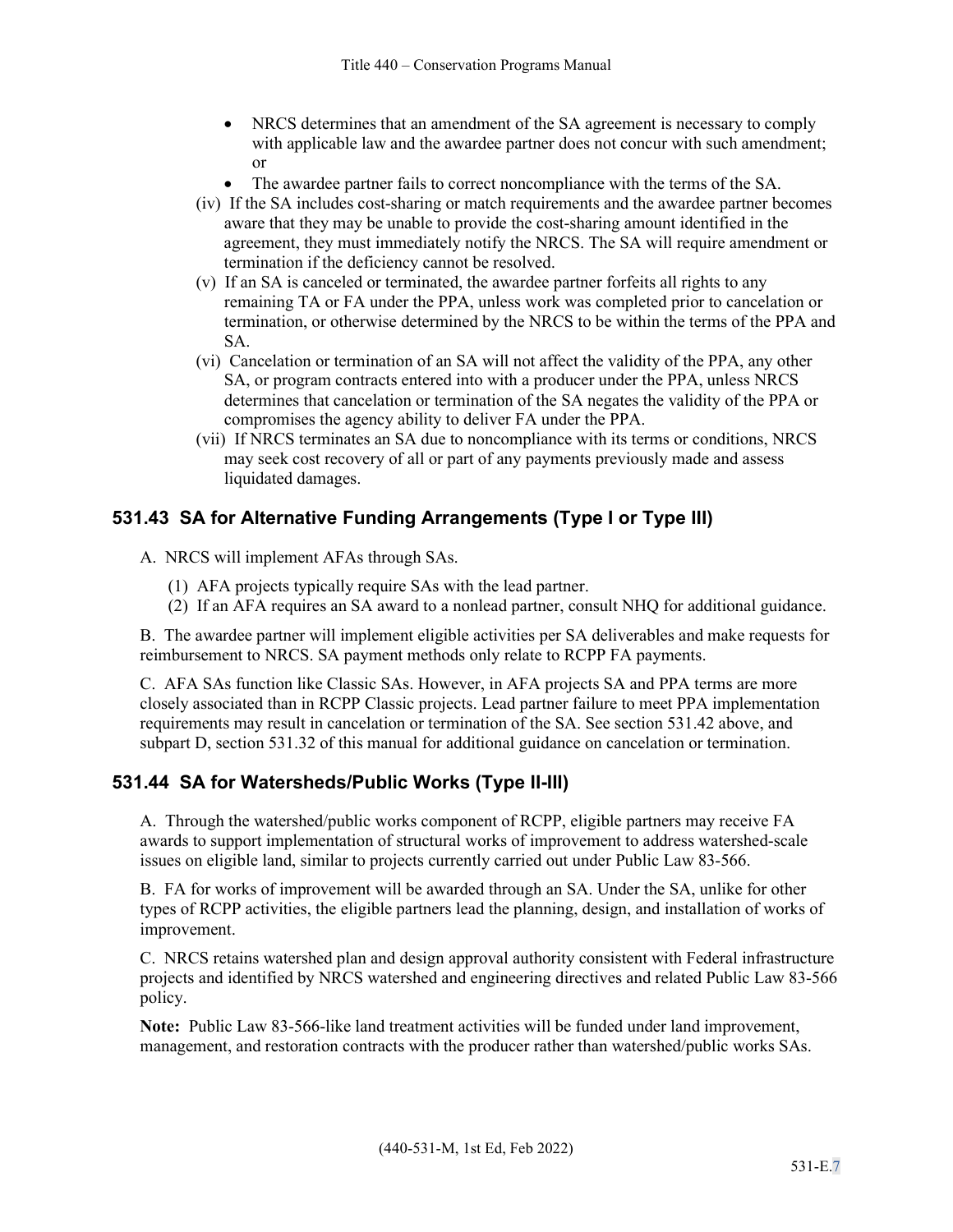## **531.45 SA for RCPP Entity-Held Easements (Type IV) AFA and Classic**

A. Awards for RCPP entity-held easements are offered through type IV SAs and parcel contracts. These awards require collaboration between NRCS, an eligible entity, and an eligible landowner. See subpart U, section 531.206 exhibits of this manual for easement-related documents included in the RCPP program agreement and RCPP parcel contracts.

- (1) Only eligible entities may apply for and enter into an RCPP program agreement and associated RCPP parcel contracts. Entities must meet eligibility requirements set forth in 7 CFR Section 1464.5(b) and 7 CFR Part 1468 and be authorized to hold conservation easements for the identified purposes.
- (2) The RCPP program agreement and RCPP parcel contracts establish the terms and conditions under which NRCS may provide FA to the eligible entity for their purchase of an RCPP entity-held easement from an eligible landowner.

B. There are no funds obligated under an RCPP program agreement. Rather, NRCS provides FA funds (Federal share for the purchase of the RCPP entity-held easement) through individual RCPP parcel contracts associated with the executed RCPP program agreement.

- (1) The RCPP program agreement is valid for the term of the associated PPA and therefore must not exceed the PPA expiration date. If the PPA term is amended, the term for the RCPP program agreement must also be amended to ensure it does not exceed the life of the PPA.
- (2) An executed RCPP program agreement may have one or more associated individual RCPP parcel contracts. These contracts are executed on an individual easement (parcel) basis similar to the model used in the Agricultural Land Easement component of the Agricultural Conservation Easement Program.
- (3) The RCPP program agreement must be fully executed by all parties prior to NRCS executing any associated individual RCPP parcel contract.
- (4) Individual RCPP parcel contracts may be executed at any time during the life of the RCPP program agreement, subject to the program and funding authorities and limitations applicable in a given fiscal year.

C. An RCPP program agreement defines the roles and responsibilities of the eligible entities that are party to the agreement along with NRCS. It also defines the roles, requirements, and limitations of those legal entities that may be co-holders or third-party right holders of any RCPP entity-held easements acquired by such eligible entities. Additionally, an RCPP program agreement must—

- (1) Identify all eligible entities that will individually or collectively be party to any individual RCPP parcel contracts associated with the RCPP program agreement and hold the RCPP entity-held easement acquired pursuant to the individual RCPP parcel contract.
- (2) Identify all legal entities that may otherwise co-hold (be identified as a grantee) an RCPP entity-held easement that is held by one or more of the eligible entities that are party to the RCPP program agreement.
- (3) Identify all legal entities that may be identified as a third-party right holder (not identified as a grantee) on an RCPP entity-held easement that is held by one or more of the eligible entities that are party to the RCPP program agreement. This must be completed to the extent that the list of such potential third-party right holders is known at the time the RCPP program agreement is originally executed.
- (4) Be executed by an appropriately authorized representative of each entity identified in the RCPP program agreement as an "eligible entity" or as a "co-holder." Signature of the RCPP program agreement by the legal entities identified as a third-party right holder is optional.

**Note:** For the purposes of RCPP entity-held easements, the terms co-holders and third-party right holders are related strictly to roles of such legal entities in the RCPP conservation